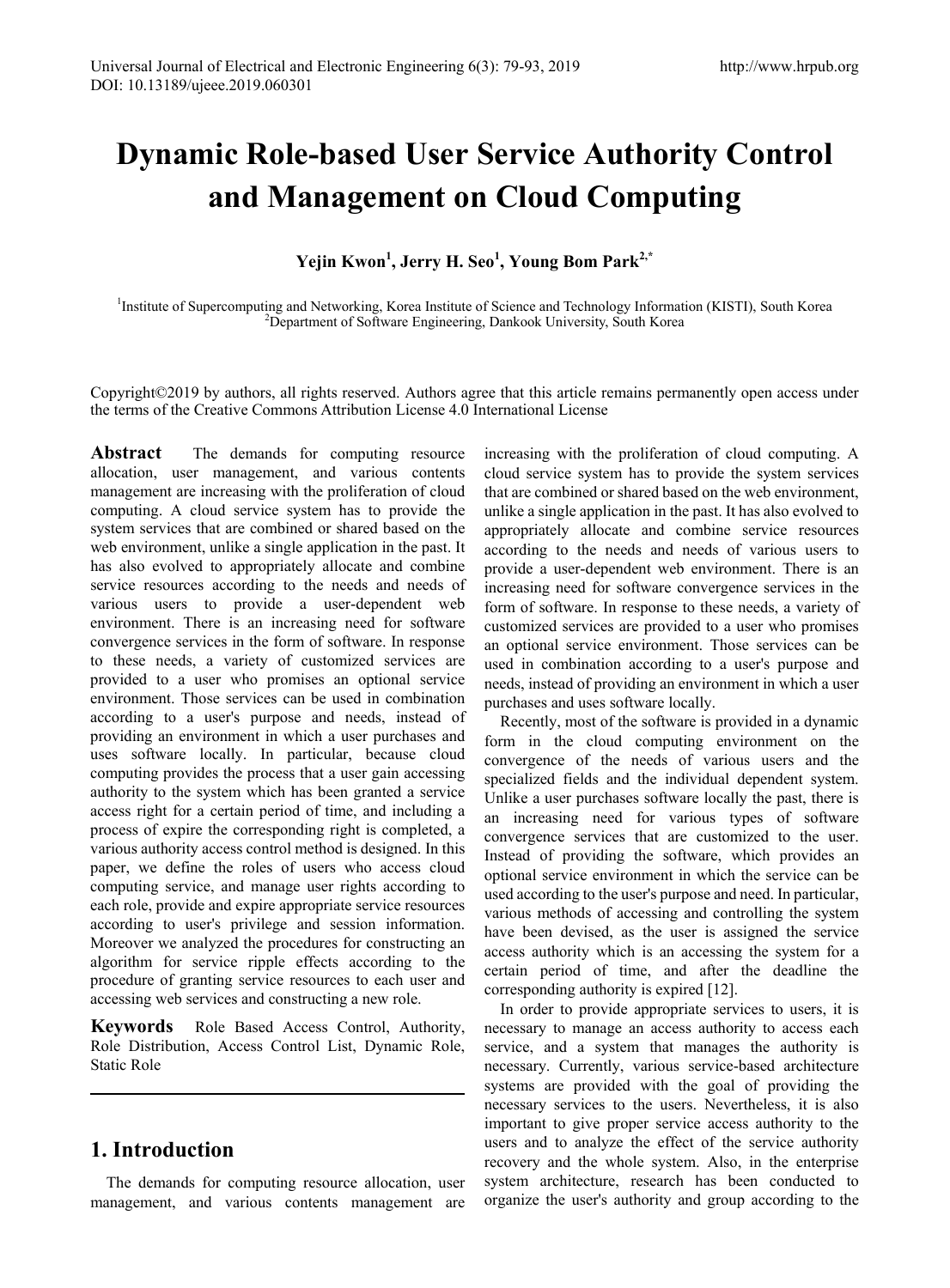business model and to grant authority of the system accordingly. Therefore, it is an important issue in the service-based system to provide an organized system through a process of granting proper authority to a user and recalling it. The group or organization that accesses the system has various types of services and privileges required according to each role, because it provides appropriate services and solely manage the security issues of the system by granting rights according to the role. It could be a method to enhance the competitiveness of software in order to increase the efficiency of the system and to provide user-specific services [1] [8] [13].

In this paper, we define the roles of users who access cloud computing service, manage user authorities according to each role, and provide and expire appropriate service resources according to user's privilege and session information. Thus, analyze the service ripple effects according to the procedure of each user accessing cloud computing service, granting service resource, and expiring. We analyze the effect of each user on the other users and the influence of other users on the service according to the correlation between the authority to access the cloud computing service that defined by the web portal and the role of the user who allocated the corresponding authority. Moreover, we developed an algorithm to analyze the cloud computing system and ripple effect of roles. Each service includes a function to control or share resources to be provided to users.

## **2. Related Work**

## **2.1. Role Based Service Access Control (RBAC)**

Role Based Access Control (RBAC) operates access control lists (ACLs) for service requests to access the database, and grants or denies access to use requests. It is a system that provides a security service that uses the authority granted to a user as a policy. Role-based access control algorithms have been used in security policies to control transactions that access information and grant roles and authorities to users [3]. In other words, research

has been conducted to define various user's hierarchical layers and privileges according to the role and scope of the user, by limiting authority which the access to the information according to be mining user's role in the system that required security access control. User role based access control system has been used in various industries requiring security of equipment and system [3], and has been applied to systematically manage group or organization hierarchically in various applications.

At the first, the role-based access control system is constructed based on a simple relationship between users, roles, and permissions, and controls access to the system by granting roles to users and defining permissions according to roles. As the role-based access control system continues to be studied, complex algorithms and layered roles for access rights based on roles and relationships have begun to be constructed as the demands of roles that can be accessed by the system become diversified and complex [8] [13]. Recently, various analysis techniques such as behavior analysis and scenario analysis [14] have been applied, and research has been conducted to provide a complex and large-scale service that gives various roles to users and controls access rights have. In addition, research on the security aspects of how to assign appropriate roles to users and how to distribute and maintain the assigned roles is underway [6] [7].

Figure 1 shows the entire structure of RBAC applied to a virtual enterprise system. In order to create an interaction system between multiple geographically separated enterprises, the most important thing is to share the right authority with each other's systems or to share resources by sharing new rights. The process to verify the rights of users is belonging to different enterprises that require each enterprise resource and verify that they have appropriate authority, the authority of each enterprise member is stored in the database.

In this way, the RBAC system is applied maintains a list of access rights for user's requesting resources in the database or file repository, verifies that the user who has requested the proper authority has the right to receive the request, so that it can be used.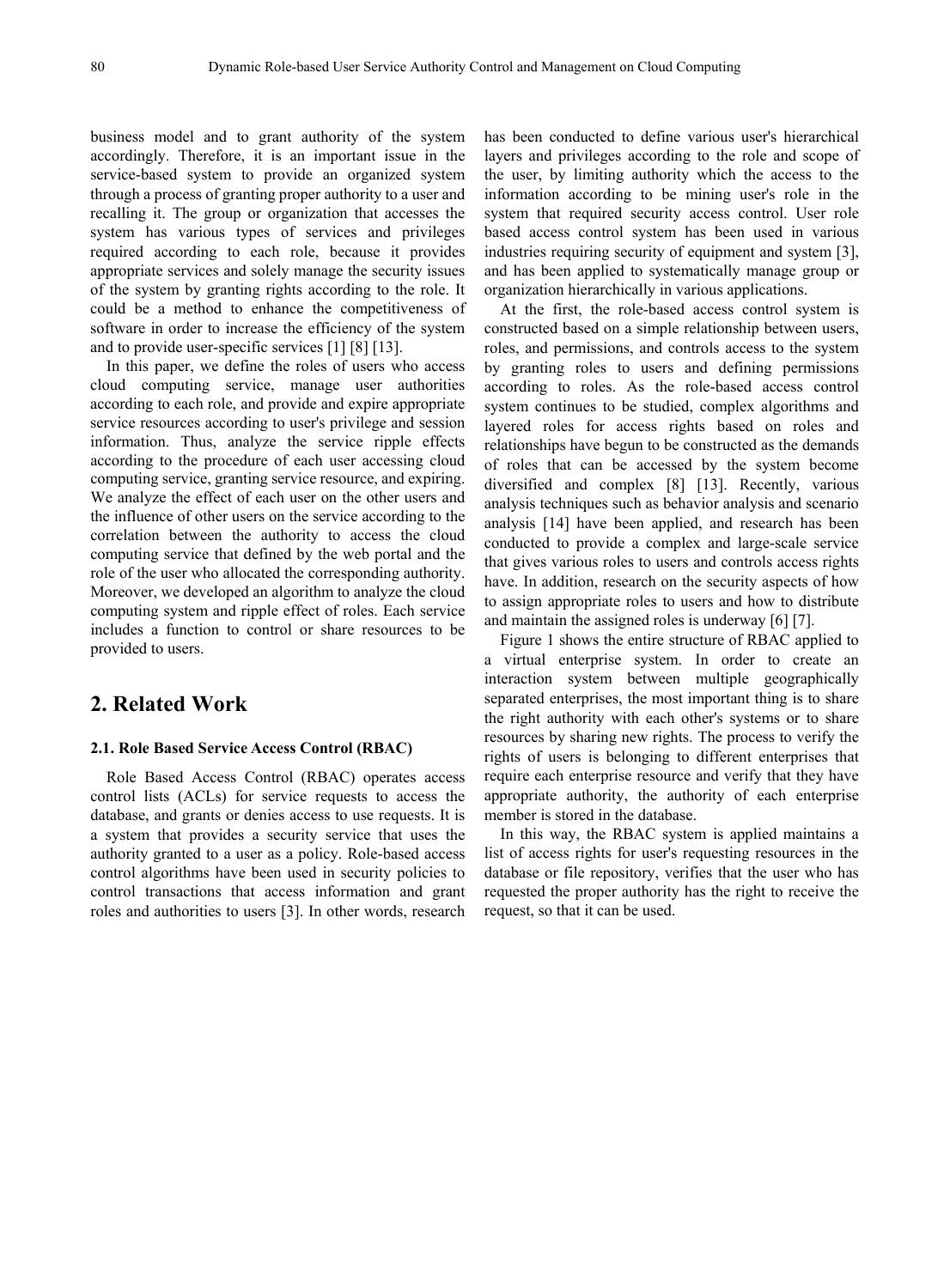

Figure 1. RBCA System based on Virtual Enterprise Architecture [8]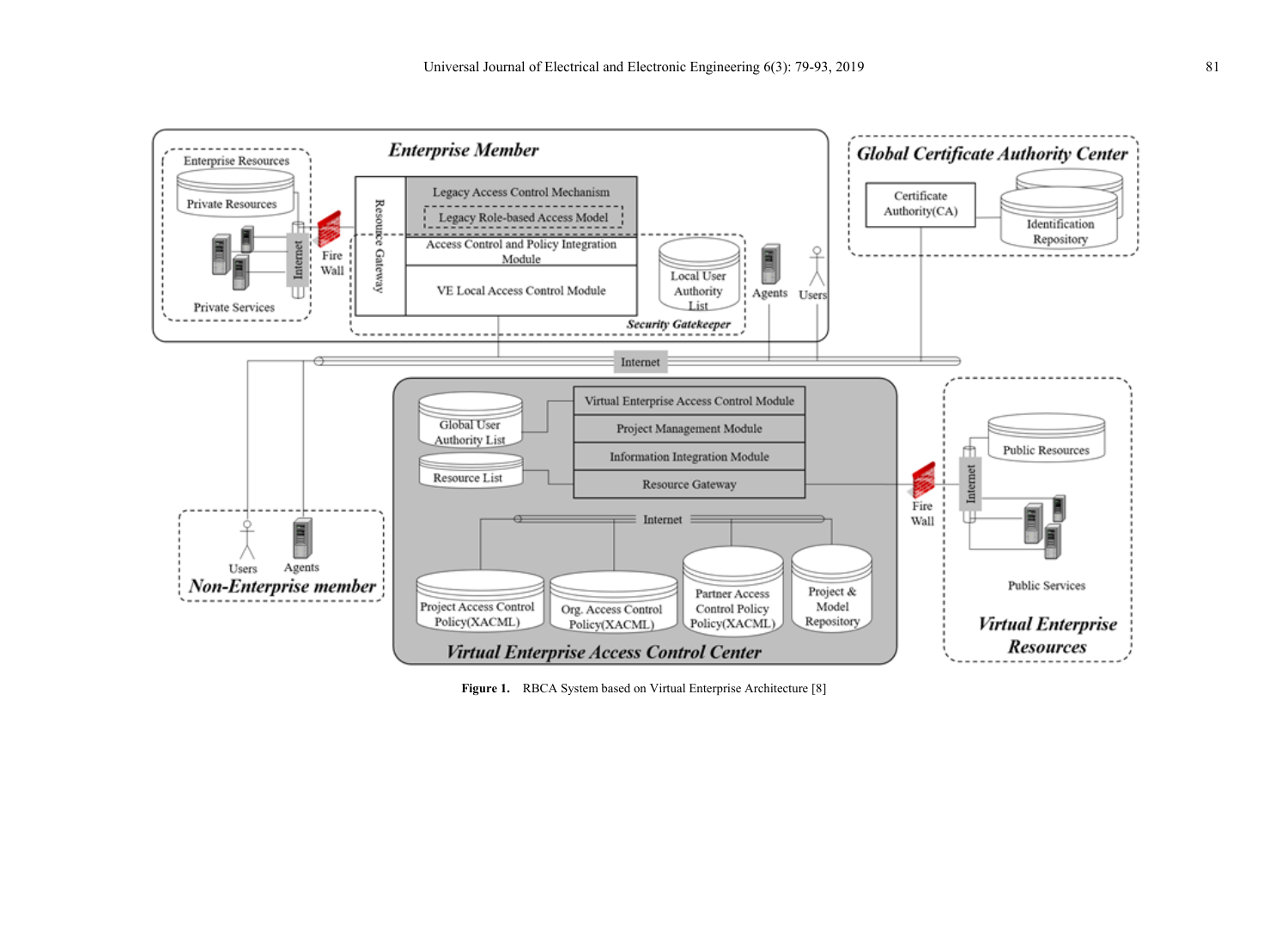| Cloud Computing Model |                                                                                                           |                                                                                                                 |                                          |  |  |
|-----------------------|-----------------------------------------------------------------------------------------------------------|-----------------------------------------------------------------------------------------------------------------|------------------------------------------|--|--|
|                       | <b>Essential Characteristics</b>                                                                          | Service models                                                                                                  | Deployment model                         |  |  |
|                       | On-demand self-service<br>Broad nework access<br>Resource pooling<br>Rapid elasticity<br>Measured service | Software as a Service (SaaS)<br>- -<br>Platform as a Service (PaaS)<br>- -<br>Infrastructure as a Service(IAAS) | Private<br>Community<br>Public<br>Hybrid |  |  |

**Table 1.** Cloud Computing Definition

## **2.2. Cloud Computing and Service**

Cloud computing is a model for enabling ubiquitous, convenient, on-demand network access to a shared pool of configurable computing resources (e.g., networks, servers, storage, applications, and services) that can be rapidly provisioned and released with minimal management effort or service provider interaction. This cloud model is composed of five essential characteristics, three service models, and four deployment models [15].

Service-Oriented Architecture (SOA) is the fundamental architectural model that supports the overall paradigm of services computing from architecture perspective. SOA is a paradigm for organizing a set of capabilities, often distributed across the network and possibly under the control of different ownership domains. The organized capabilities can be used to provide solutions to business problems. Service is a useful concept if it describes the boundary between a consumer understandable value proposition and a technical implementation. The value proposition will be a matter of perspective for the consumer of the service and the technical implementation will be the responsibility of the provider for which they too will have a perspective. Consumers may wish to know some detail about the performance of the service to satisfy themselves as interested parties in a transaction but this does not affect the principle here. The use of the term technical is used in a loose sense and should not be taken as defining the level at which a service operates [16] [17].

To achieve the real-time functionality and the required QoS level, the infrastructure operation is separated in two phases: the offline, where the application and Application Service Components (ASCs) are prepared (i.e. development, modeling, etc.) and the online, where the resources are negotiated and reserved and the application is initialized and operates [18].

In this paper, we propose a dynamic role based user

service authorization control system that provides appropriate services to users consuming services and the necessary services in real-time according to user's application environment and requirements. This system needs to consider into various authority that constructed by the service provider management and services in providing the service to the user.

# **3. Role Based Service Distribution System**

In the cloud web portal system, it is the service authorization system according to the user role that provides the service of the system according to the role given to the user. And that system supports the user who accesses the session to use the service resource of the given authority.

#### **3.1. User, Role and Authentication**

Table 2 defines the service for the user who accesses the web portal service and has a proper authentication.

The authority to access the service is given differently according to the role given to the user. One user can have several roles, and the authority to use the services according to the role and user is given. A service to be given to a user defines a service to be provided to a user through an exclusive OR between a role assigned to each user and a period during which the corresponding role is maintained. Each user can be provided with a service including the granted role, the period in which the session is maintained, or the period during which the user can access the service. The authority granted to the user is maintained in the form of a token, and when the user requests the service, the service resource authorization is granted through the authority analysis for the user.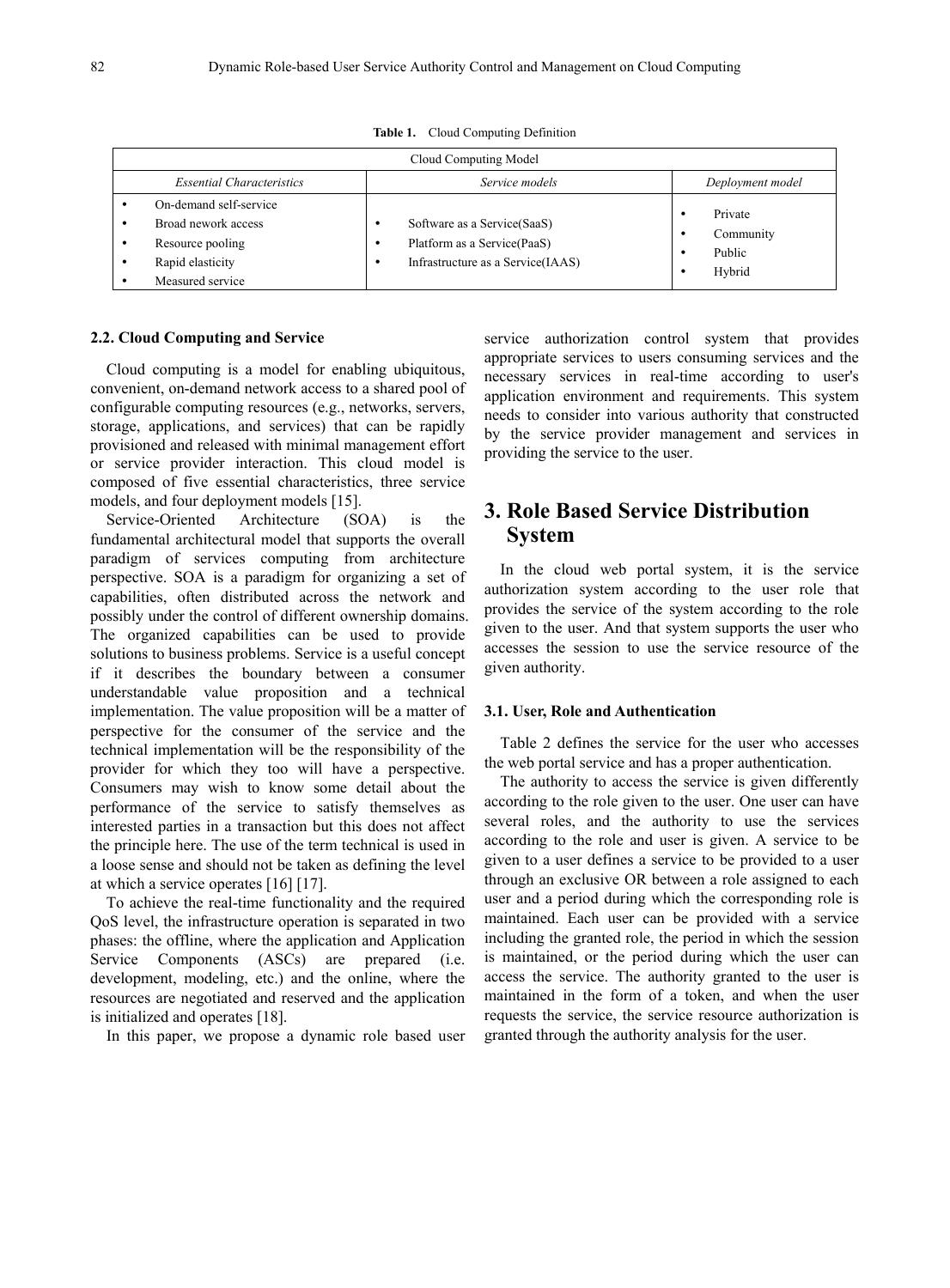**Table 2.** Role Based Service Definition

| <b>Equation</b>                                                                                                                      | <b>Definition</b>                                                                                                          |
|--------------------------------------------------------------------------------------------------------------------------------------|----------------------------------------------------------------------------------------------------------------------------|
| $U = \{u \mid u_k \in U, 0 \le k \le  U \}$                                                                                          | Subject who request to achieve service and get authentication                                                              |
| $R = \{r   r_i \in R, 0 \le i \le  R \}$                                                                                             | The authentication which can access to service utility                                                                     |
| $SS = \{s \mid s_i \in SS, \ 0 \le j \le  SS \}$                                                                                     | A session in which a user accesses and maintains a web portal, and<br>authorizes the user while each session is maintained |
| $P\_token = \{p(u_k, r_i)   p_m \in U \times R, 0 \le m \le  U \times R \}$                                                          | The rights assignment according to the role of users and users who<br>access the web portal                                |
| $S(u) = \begin{cases} \sum_{\exists (u,r)} f(t) \oplus p(u,r_i) \\ r \in P \end{cases}$                                              | The function that provides server resources<br>Utility for user's convenience                                              |
| $author = \begin{cases} \bigcup_{f(U \to SS)}^{f(U \to SS)} S(u, P\_token) \\ P\_token \in P_{static} \cdot P_{dynamic} \end{cases}$ | The authority granted to the user is maintained in the form of a token                                                     |

## **3.2. System Architecture**

The system architecture describes that distributes the service to the users through the role of the user accessing the service, the access right according to each role, and the session holding time as shown Figure 2.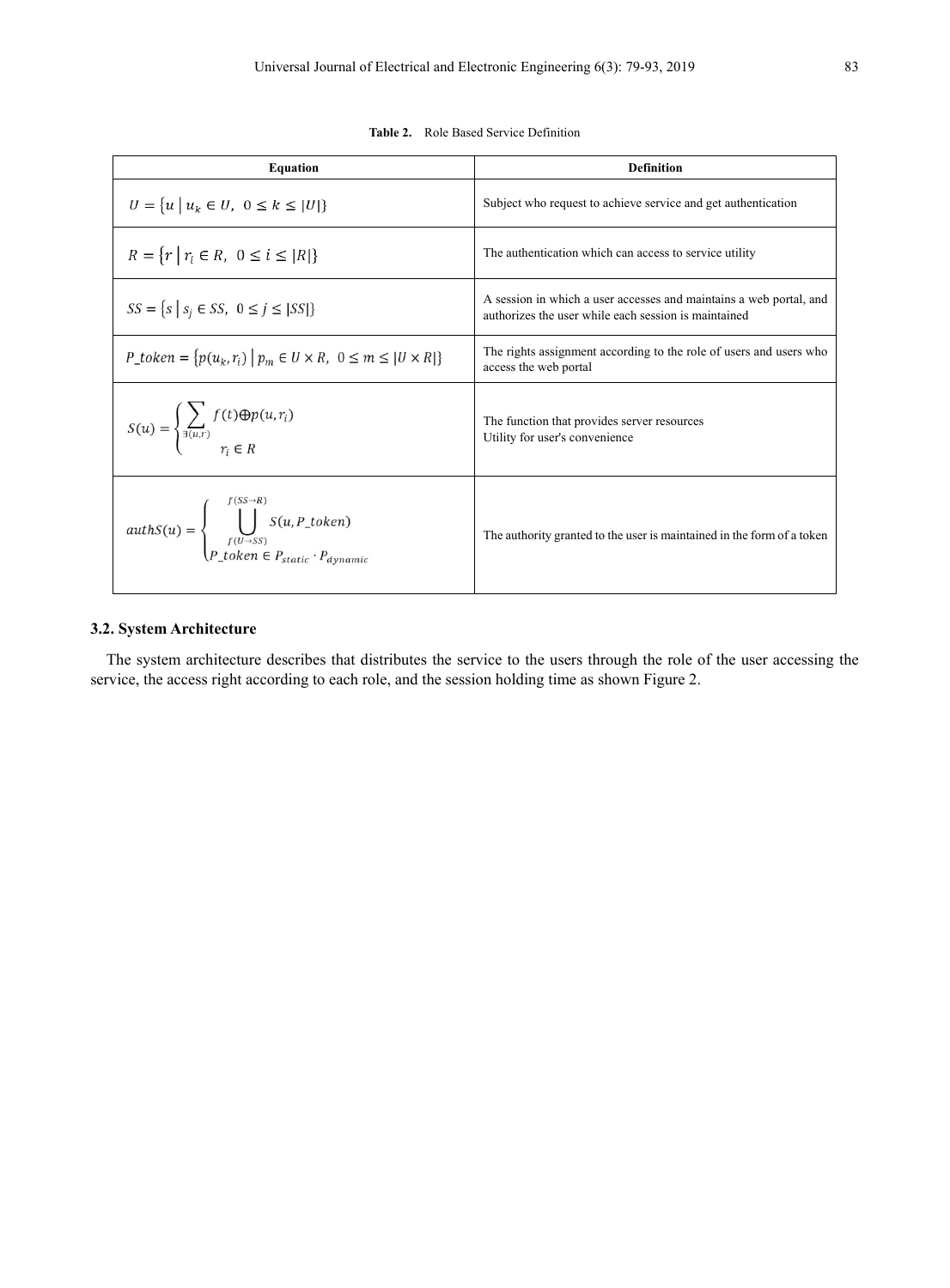

**Figure 2.** System Architecture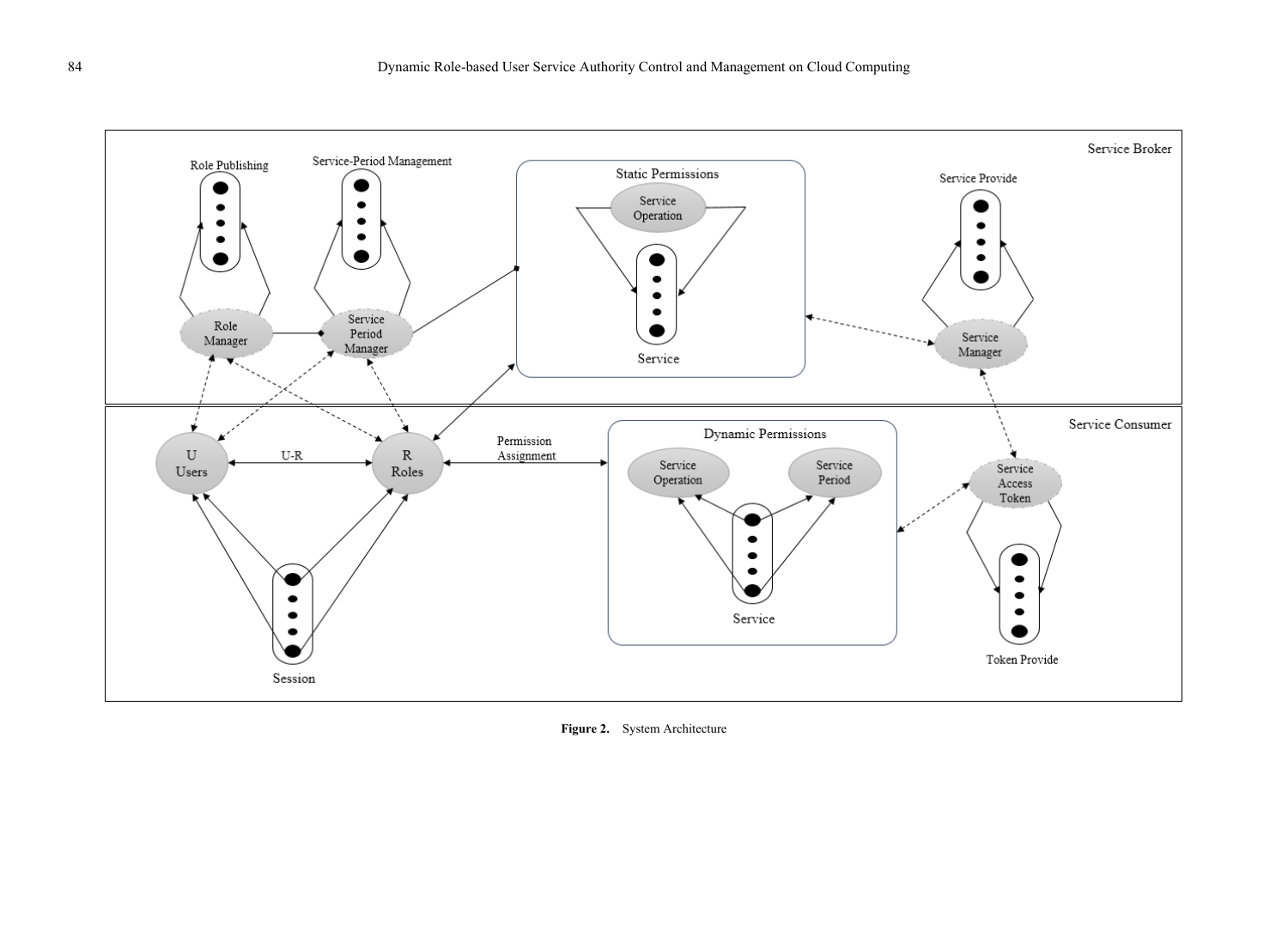

**Figure 3.** Role based Service Distribution System on Time Line

A user connected to the system can use the service after being authorized according to the role that can access the service resource. A user's role can be classified into a static role that does not change when a user first accesses the system, and a dynamic role that receives a different privilege according to a certain period. Accordingly, service access rights are divided into a static service and a dynamic service, and each user has a service access right according to a given role. That is, the user has a static role as a basis, and can be temporarily granted or authorized to access the service for a certain period of time. Also, if a user who has access to the service system has the authority to grant a role to another user, the user can grant authority to another user for a certain period of time and expire it again. Figure 3 is a graphical representation of changes in service entitlement over time.

When a user accesses the role-based service distribution system, the user is given a restricted role (Static Role) fixedly, and can receive service resources according to roles that assigned to the user. In addition, if a user requests authentication for using a new service while maintain on the current assigned service, that user could be granted or denied their request according to the administrator or the system policy having the authority to grant the service. When the authentication of the lastly requested service is completed, the user is given a role for this requested service for a certain period of time and can receive the service according to the role. User receives a role (Dynamic Role) temporarily granted to the user when the service period ends, user's dynamic role is expired and the service to the user is also stopped. These types of services distribution system is suitable for an environment where operation environment that user authentication and withdrawal are frequently have. For instance, web-based service provision system could be utilized in an interactive changing, or that have an enterprise-based systems which

change the types of organization.

#### **3.3. System Design and Construction**

The service access control system based on the user role is developed on web based application and consists of each service portlet. The administrator who can temporarily grant the authority to the user has the control right to grant a dynamic role to the user, so that the service resource can be accessed and utilized by the user who assigned a dynamic role. Basically, the service resources that a user can access are limited. When accessing a web portal and logging in and requesting a new resource, service control of a user's request can be done on a portlet basis.

#### 3.3.1. The Service Access Control based on Static Role

When a user accesses the system, the role that is basically provided can be defined as a static role. Therefore, the distribution of the user's static role is defined and maintained as a role that is provided as a basis in the existing defined role-based access control system. The User service control by static role in the service control system can be expressed as shown in Figure 4.

Fig 4 Service Access Control System on Static Role

As shown in Figure 4, when the user accesses the system and logs in, the system authenticates the role internally. Basically, various services can be used depending on the hierarchy of the user's role in addition to the privileges provided by the system. This role is stored and maintained in the role-based service access control system according to the user. Initially, the entire system administrator gives a new role or controls the service access request of the user. In the case of this system, the service resource means access control to the portlet, and the role and authority of the general user are given when the user logs in to the system.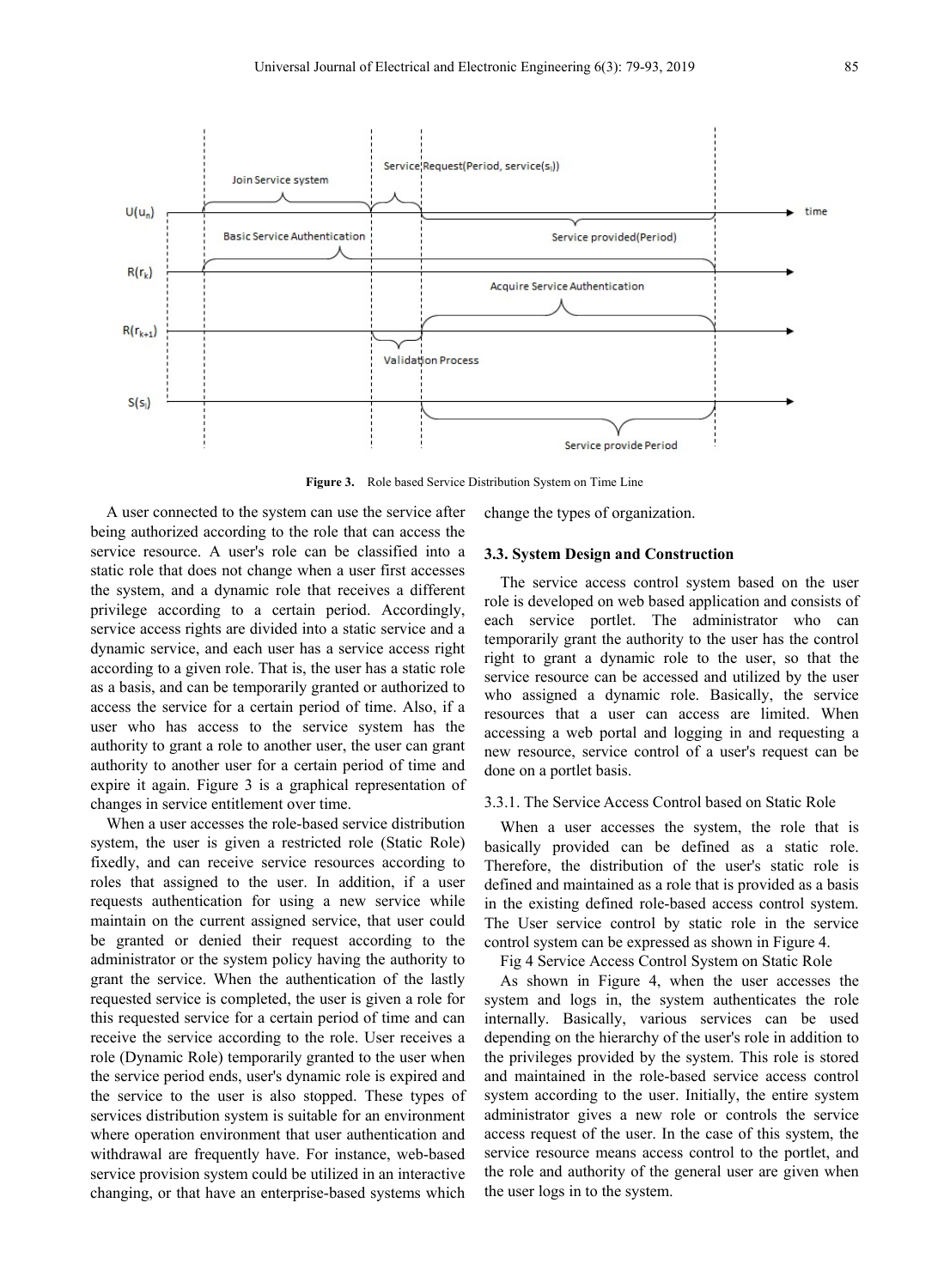

**Figure 4.** Service Access Control System on Static Role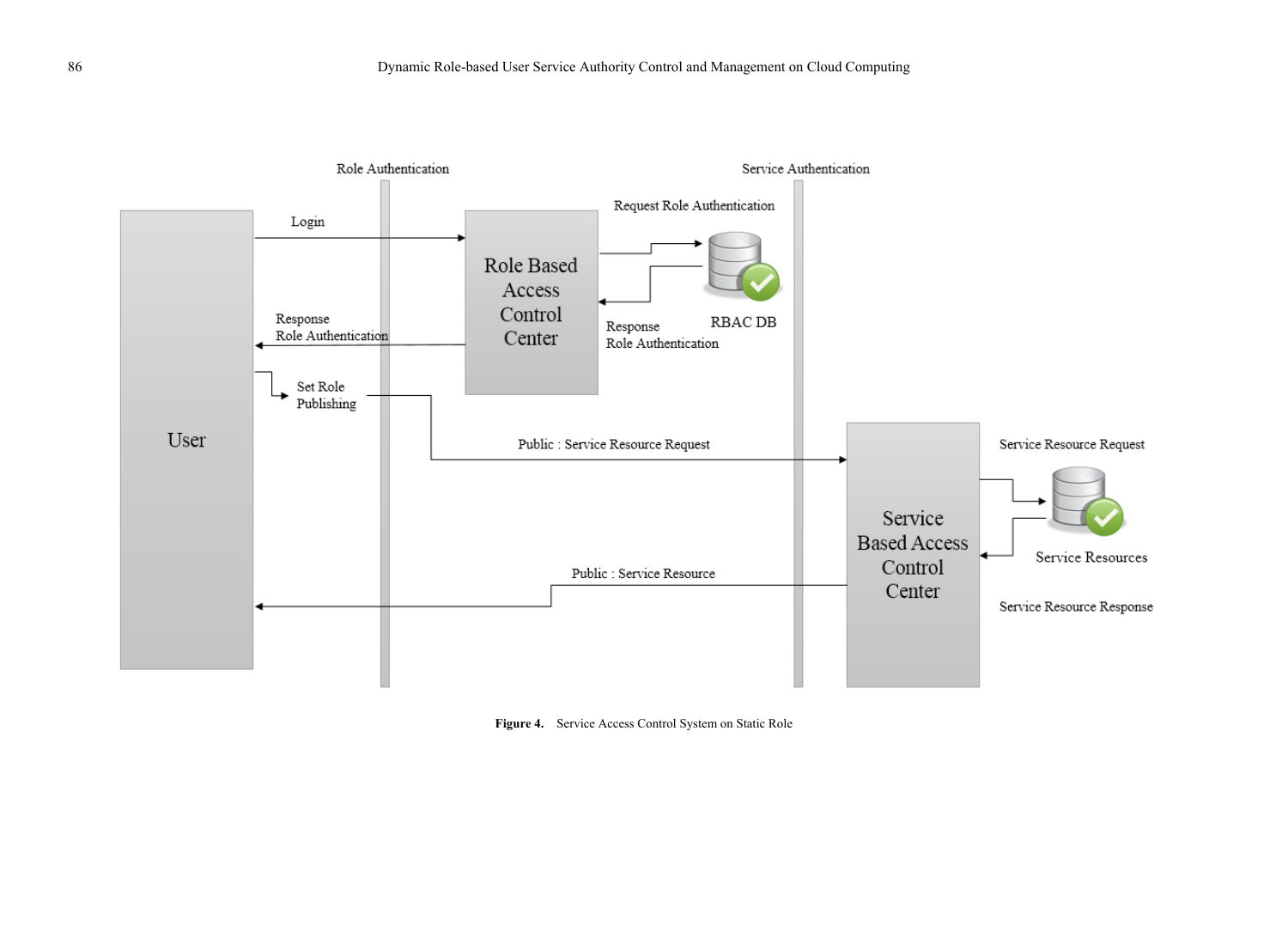

**Figure 5.** Service Access Control System on Dynamic Role

#### 3.3.2. The Service Access Control Based on Dynamic Role

A service access control system, explains in Figure 5, receives a request to control services based on that role, and provides resources of a new role. This system accepts or denied their request following the security policy while a user is already logged in to the system, or that assigns a dynamic role by another user who has the authority to grant a new role.

A user is authenticated whether the service that user requesting has an authority of the administrator or can automatically assign the role according to the system internal policy when a new role is assigned to a user and a corresponding service is requested. The authentication process according to the dynamic role is similar to the service control system according to the static role in terms of the role given to the user. However, it is difference with that it is not provided in initial and when the service period is expired. Therefore, in order to grant a new role to a user must be maintained the information that a subject to be assigned a new role, a user to be assigned the role, an access service resource, and a service access period. Those information is maintained in a dynamic user based access control system, and operated similar method with the static user based access control system.

The dynamic rights control system according to the user role is constructed to dynamically control that the necessary services for the user and check the necessary permission in real time and to provide the necessary services effectively to the users.

## 3.3.3. The Service Control Process

When a user accesses a role-based service distribution system, a user is given a static role assigned fixedly. The system could be distributed service resources corresponding to a role assigned to the user. This process was shown in solid line in Figure 6.

If a user requests an authentication to use a new service while using the service, the user is granted or denied the request according to the administrator or system policy that has the authority to grant the service. When the authentication which newly requested service is completed, the user is granted the role including requested service for a certain period of time, and obtained the authority to access the service. This process that dynamically grants services according to their authority describes in order by dashed lines in Figure 6.

A user who wishes to be granted a dynamic role goes through a process of requesting to user who is currently assigned the role being managing to the role. The user who wants to be granted a dynamic role sends a request that is currently granted a dynamic role and requests permission for that role. The user who receives the request that grants the dynamic role goes through the authorization check. A user with permission who assigned dynamic role is temporarily granted a dynamic role and obtains access to the service resource.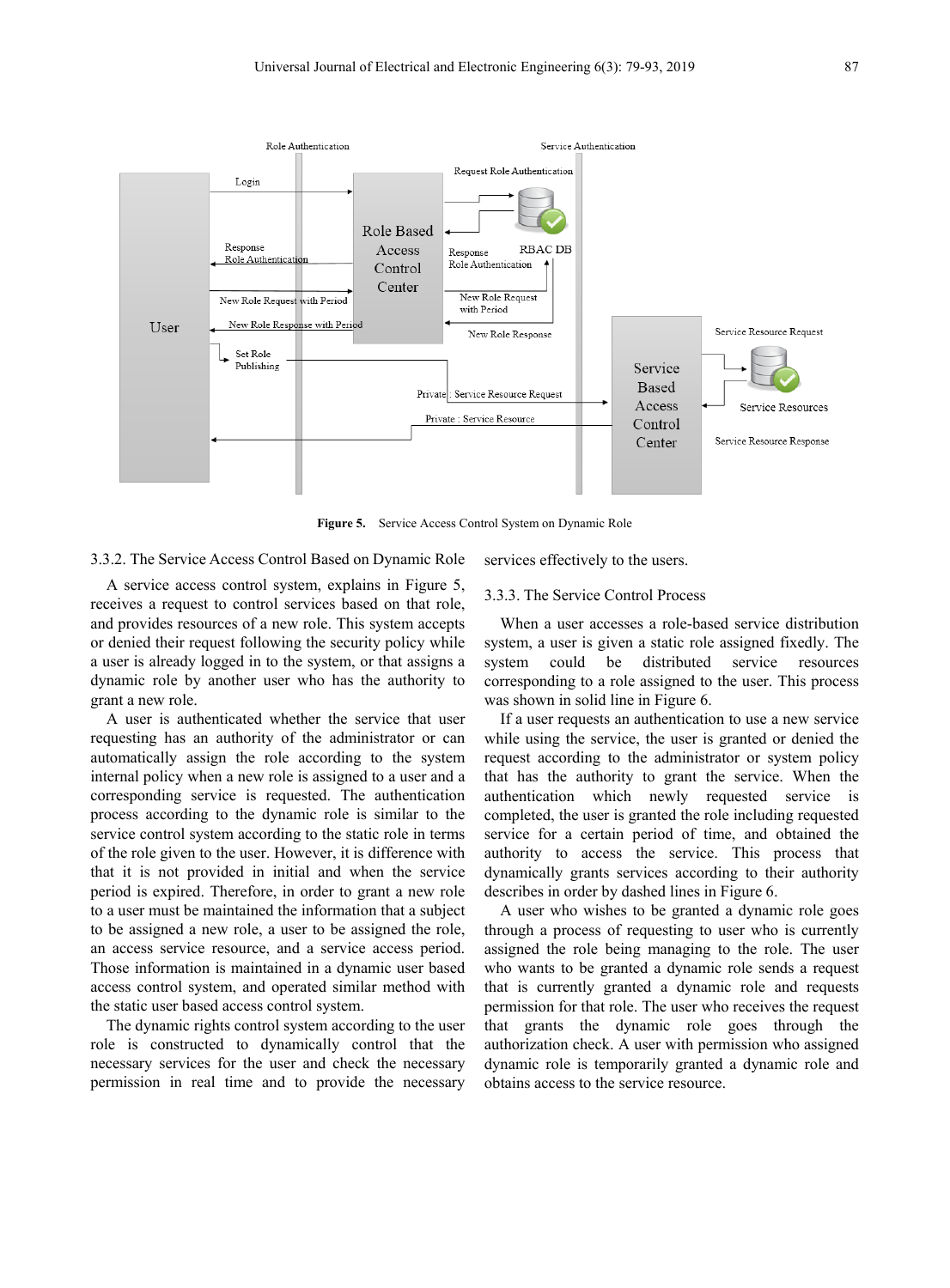

**Figure 6.** Service Process Control System on Dynamic Role

When a user accesses the system, the role that is basically provided can be defined as a static role. Therefore, the distribution of the

When the authentication process of the newly requested service is completed, the user is given a role for the newly requested service for a certain period of time, and can receive the service resources according to the role. In addition, when the service period ends, the user withdraws a role (Dynamic Role) temporarily granted to the user, and the service to the user is also stopped. A user who is granted a dynamic role will use some sort of token authentication. Therefore, as shown by the solid blue line in Figure 6, the user who has been granted the dynamic role has the authorization period for the role.

# **4. Analyze Dynamic RBAC System**

Lots of systems have been proposed for accessing services or requesting service according to the role assigned to the user. Nevertheless, it has not been proposed deeply such that analyzes the role of the user and how to access the service, dynamically assigns the role to the user, analyzes the privileges and services granted to the role. In this paper, we analyze the correlation of services given to each user by role, and analyze the ripple effect of service in assigning role to each user.

The process of accessing and requesting services from a

user with a static role is to provide the same services as an existing cloud-based Web system. When a user accesses the system, it analyzes the role of the connected user and provides a service that has a role is not changed. Therefore, the effect of the service spread to the user can be analyzed if the process of analyzing the service according to the role of the existing user is performed.

In addition, it does not deviate much from the existing service category. So that the part of the service which new combination of services, or effects of new form of services is excluded on role based ripple effect analysis algorithm of this paper.

## **4.1. Analysis Ripple Effects of User Service by Dynamic Roles**

Assigning the role on dynamic role based system means that granting access to those services to the user or a whole team by temporarily for a specific period time while a user participates in a specific team, group, project, etc., and receives service.

Granting a dynamic role to a user goes through a process that responds to the user's request. First, when a user requests a new service, the user verifies whether the system requests an appropriate service internally. Second, the user service request authentication process is performed through an internal algorithm of how the ripple effect on the service providing role will affect the existing system.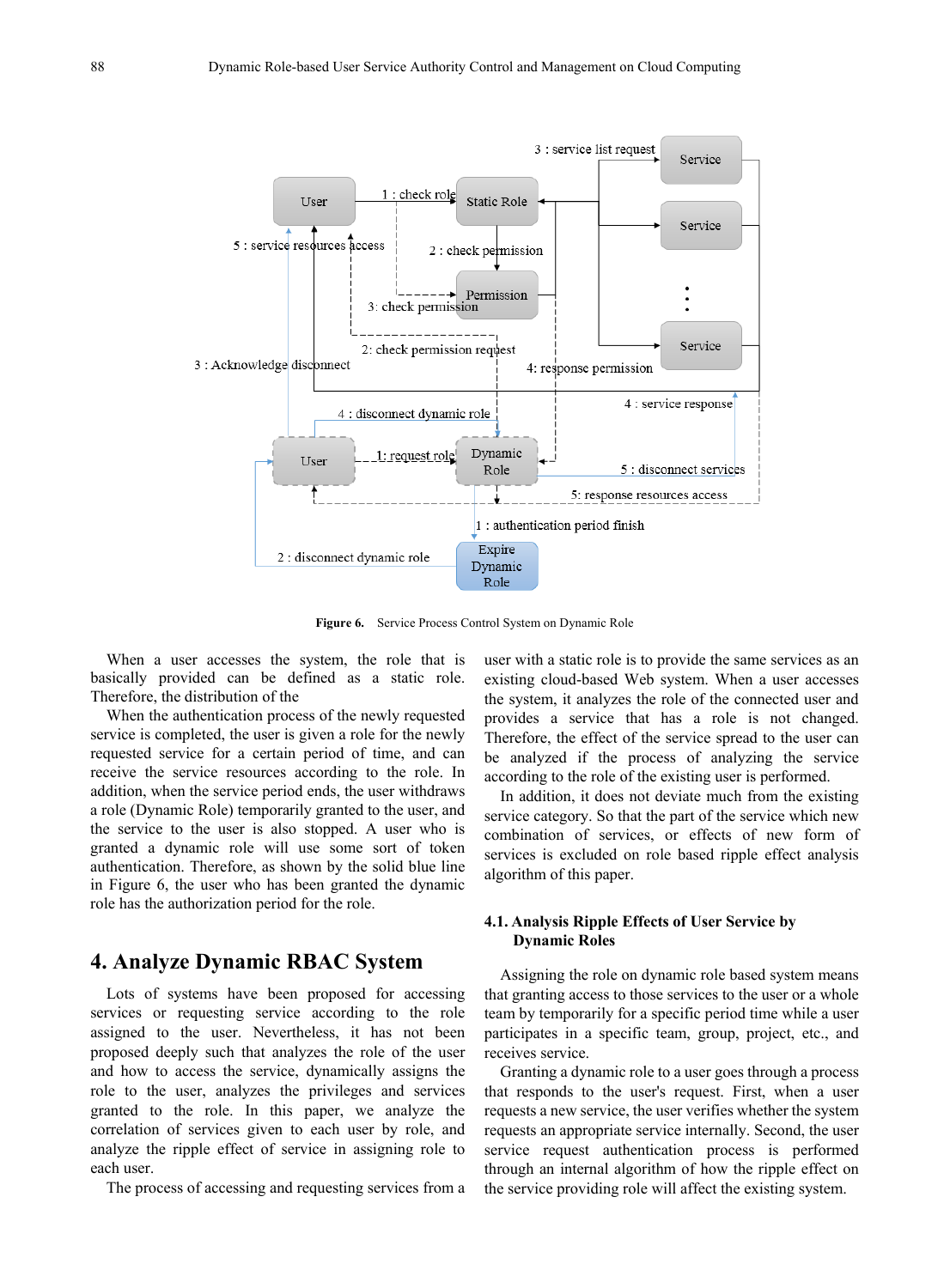$function$  analysisRippleEffectofRole $(S''_{dynamic})$ {  $r' \leftarrow \emptyset$ ,  $R' \leftarrow \emptyset$ probarbility pro $1 = 1$ , pro $2 = 0$ , pro $3 = 1$ ; probability pro $1 - 1$ , pro $2 - 0$ , pro $5 - 1$ ;<br>  $R' \leftarrow \text{find } \forall r' \text{has} \{ P_{token}, s \}$ <br>
for  $\{ P_{token}, s'(u') \}$  in  $S''_{dynamic}$ <br>  $f(s'(u') \rightarrow R')$ <br>  $authS(u) = \bigcup_{f(u' \rightarrow s'(u'))} S(u, P_{token})$ end for  $proj \leftarrow P(authS(u) | R' | U \times R)$ for  $r'$ in  $R'$  $\begin{aligned} &for\ S''_{dynamic} = \{P_{token}, s\} \: in\ r' \\ &if\ \neg\ empty\ r'(s) \end{aligned}$  $\inf_{\substack{r \to P(\{P_{token}, s\}|r'(s)) = 1}}$ <br>  $\text{pro2} \leftarrow \sum_{\emptyset} P(\{P_{token}, s\}|r'(s))$ end if end if end for *pro3* =  $\prod_{\exists r}^{|R'|} pro2$ end for if  $proj > 1$  $pro1 = pro1 \times pro2$ end if  $probability \leftarrow max\{pro1, pro3\}$ return probarbility }

#### **Algorithm 1.** Analyze Ripple Effect of Dynamic Role

Algorithm 1 analyzes the ripple effect of service which user requested on the internal dynamic role based control system. It analyzes the effect to the overall system structure and the influence of other users using the same service. Analyzes the ripple effect on the current system based on the service requested by the user, and transmits the result to the user control client application. First, the impact on the overall system is measured by a probabilistic calculation based on the role of the service. The dynamic service requested by the user is searched for a role including the requested service. If the role exists, a probabilistic review of the user role is performed on the entire web service system. Second, the analysis of ripple effect on the requested service by the user is analyzed based on the role of using the requested service. It calculates the probability of the service used in the role, and analyzes the ripple effects based on the sum of the overall probability of the requested service. Finally, we analyze the role-based probability and the service probability, and then, analyze the results of the system-based overall ripple effect. The weight of the system ripple effect is examined, and the decision, whether a new dynamic role is created and assigned to the user, is made through an internal algorithm.

Whether to grant or deny new authority through appropriate analysis of the services is determined by the weight values set internally by the system. It analyzes whether the service requested by the user will have an effect on the user who uses the service in the whole system, and what kind of ripple effect will be caused in the role used in the existing system including the requested service. The process of granting the new dynamic authority is defined through the whole algorithm. Therefore, the system is designed and implemented to follow the process of authorization for new service request analysis and the ripple effect on the whole system. Users who are using the same service have been informed about the new role. We have tried to reduce the ripple effects on the process of creating new relationships in the existing authority control system.

The role provided by the implemented system is shown in the figure below. The service that can be provided by the role has a user authentication service (Permission Service) for authenticating another user. There is also a service resource provided to the user. A service unit includes a transaction up to the user's request and result confirmation.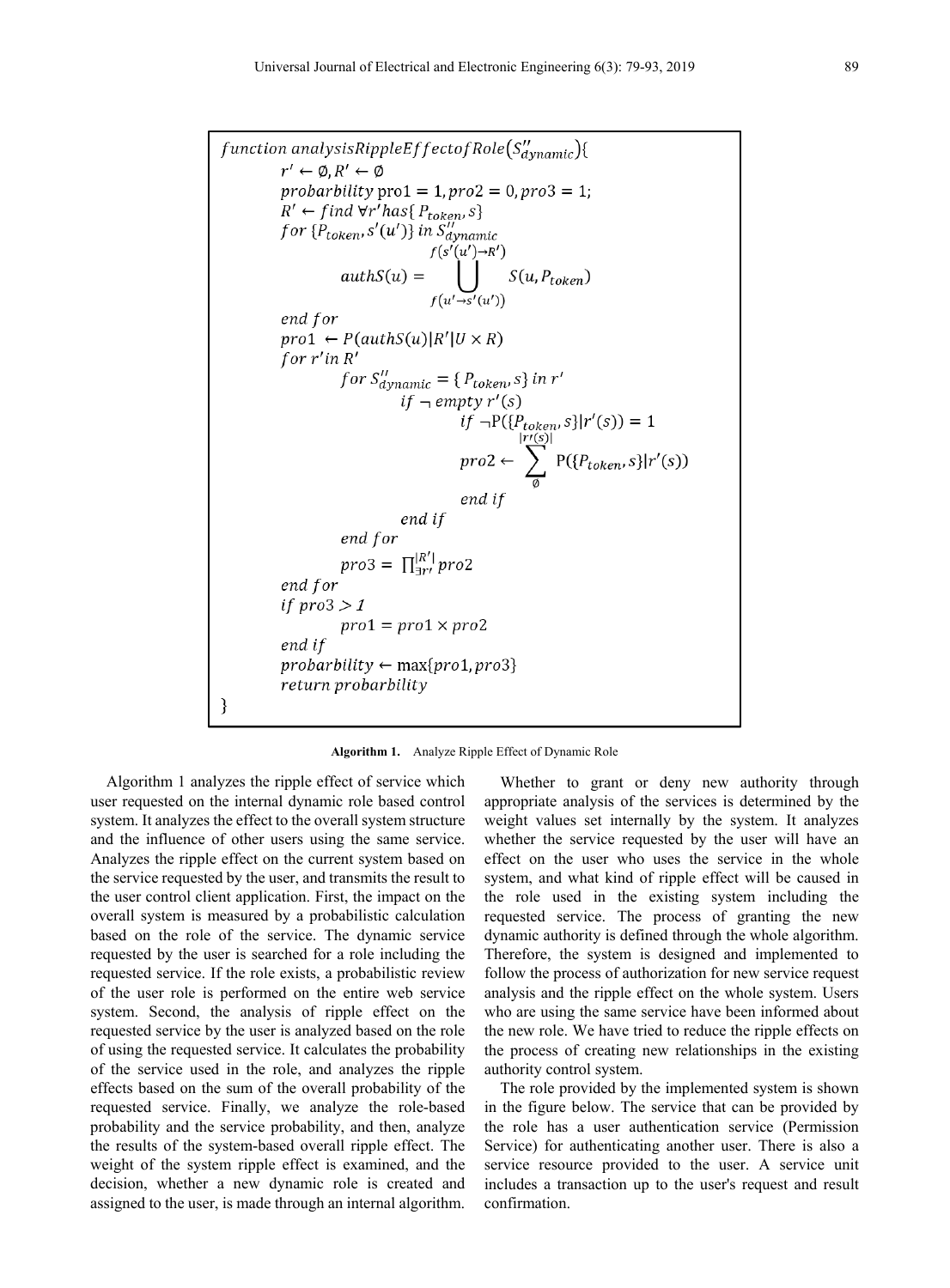

When each user makes a new service request, it checks whether the role (user, participant, evaluator, manager, administrator) having the service has the corresponding service, and then, generates a dynamic role through user authentication.

#### **4.2. System Analyze**

The dynamic authentication control system checks according to the user role dynamically controls the service required by the user, and the necessary permission in real time. After that, it was constructed to provide effective service to users. The dynamic authentication control system is provided for a team, which is a static role defined

internally in the system, it is as shown in the following figure 8.

As shown in Figure 8, the static role consists of Team Member and Team Manager. In order to configure each team, the user is assigned to the team, the user is assigned to the role of the team member, and several team members are managed by the team manager. There has been a demand from users who temporarily participate in a team for a certain period and leave the process on the static role based control system. In this study, we assigned the role dynamically to the user that includes grant of the service use is given to the user for a certain period of time. Table 3 shows the system usage when using the dynamic authentication control system of user role based service.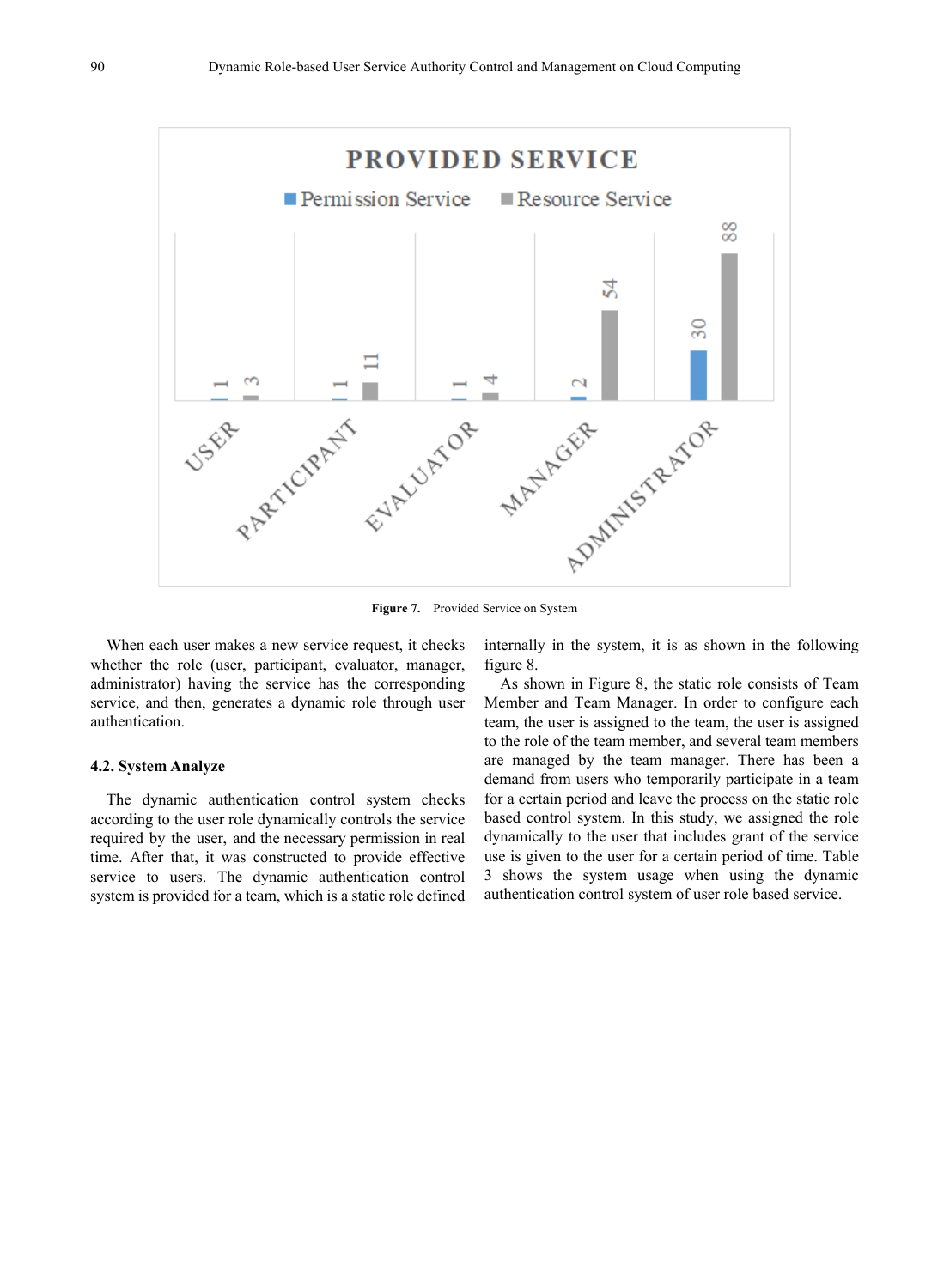

**Figure 8.** Dynamic Team Role Management

**Table 3.** System Usage

| <b>RBCA</b>   | Role | Permission | Service | Memory (MB) |
|---------------|------|------------|---------|-------------|
| <b>Static</b> | 60   | 1920       | 112     | 31.35       |
| Dynamic       | 53   | 2833       | 260     | 49.934375   |

Table 3 compares the system usage of the existing role-based service access control system (Static RBCA) and the dynamic rights-based service access control system (Dynamic RBCA). There are no significant differences in the number of actual roles of the dynamic role based service access control system and the existing static role based service access control system. Though, permissions and services have been increased, because users have been subdivided into access authority, and subdivide services according to the corresponding access authority. Likewise, as the authority and services have increased, the memory usage for the authority and services has increased.

Table 4 defines the procedures for providing services to users. In this paper, we propose a dynamic role based control system based on a static role based control system. A static role control system carries out a process of creating a new role, authority and service and allocating it to a user when a user needs a new role. In the dynamic role service control system, the process of creating and assigning roles, privileges, and services required by users is merged and

used. The size of the overall procedure has been reduced in the dynamic service role control system, but the internal algorithm for assigning and analyzing the roles required internally is further complicated.

| Table 4. | System Usage |  |
|----------|--------------|--|
|----------|--------------|--|

| <b>RBCA</b> | Process No. | <b>Process Step</b>                                                                                                                    |
|-------------|-------------|----------------------------------------------------------------------------------------------------------------------------------------|
| Static      | 6           | $P_{createRole}$<br>$P_{createPermission}$<br>$P_{createService}$<br>$P_{assignRole}$<br>$P_{assignPermission}$<br>$P_{assignService}$ |
| Dynamic     |             | $P_{create Role} \cup P_{assign}$<br>$P_{\text{createPermission}} \cup P_{\text{assign}}$<br>$P_{createService} \cup P_{assign}$       |

Described at Figure 9, the each user who has participant, manager, evaluator, and an administrator role has requested the service for a certain period. The users are allowed to participate in a particular team, group, project, etc., and using the service provided may temporarily grant the role to the user and provide the authority to access the service. It means to provide authority to access service resources.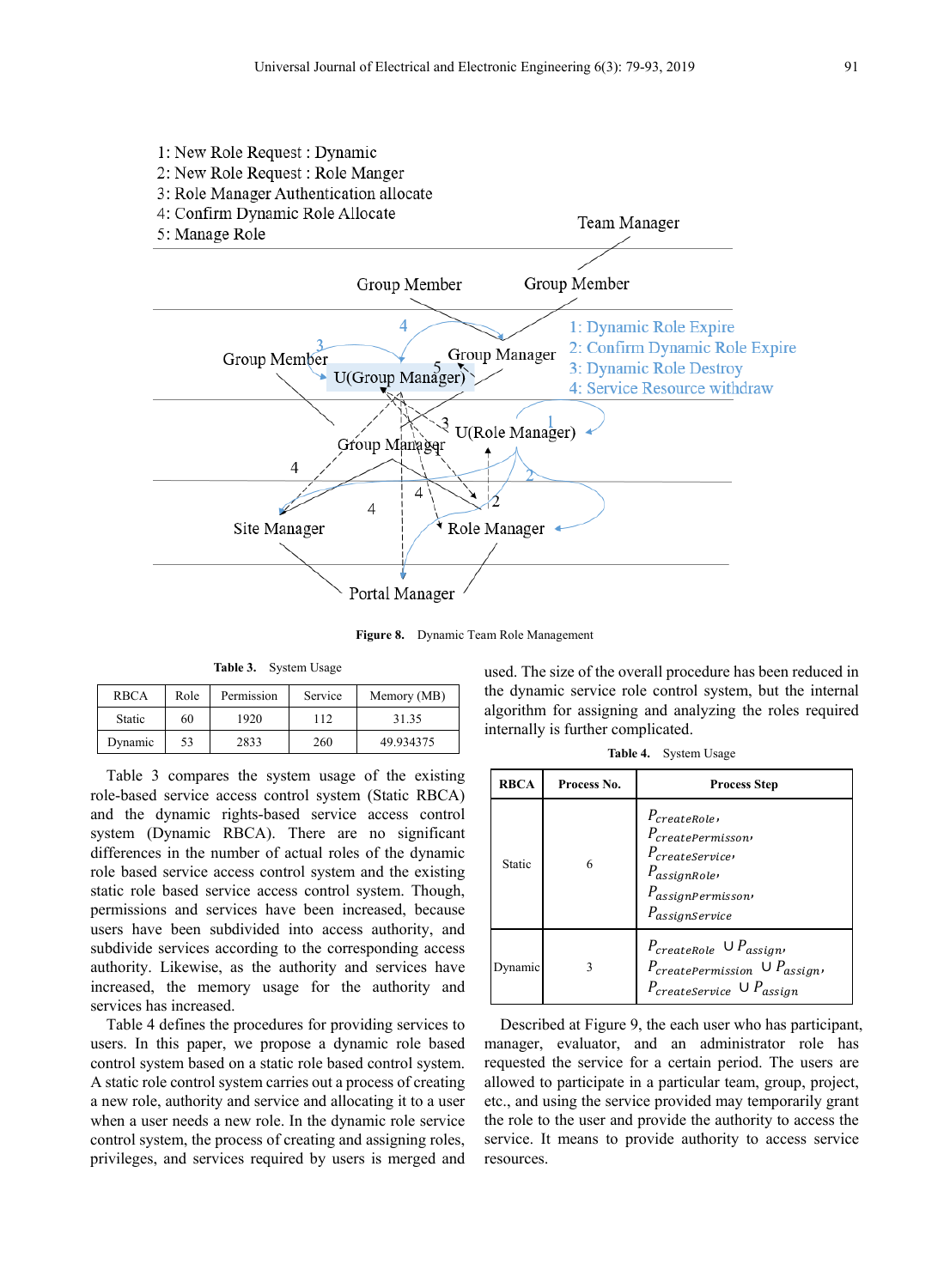

**Figure 9.** Service Request and Response on RBAC System

In the graph above, the horizontal axis represents a specific period. For each period, an end user can form a team to access the system. The domain of Figure 9 graph includes specialized service with role. Administrators and evaluators who have access to the created team can access share or modify the specified services. The dynamic role based access control system is constructed to perform a dynamic role during this specified period, and each granted role is automatically destroyed at the end of the above period.

# **5. Conclusions**

So far, we have defined the dynamic configuration and control of services according to user roles, and defined procedures for dynamically assigning and retrieving roles according to the needs of various users. In the privilege control system according to the existing user role, the process of granting the appropriate role defined to the user and the authority and access control for the service according to the privilege granted to the user have been defined. Predefined roles are defined with respect to the service access privileges that allow users to access system resources, and each role is assigned to the user. When the user accesses the system, it analyzes the authority to access, and use the service resource according to the role assigned to the user, and provides the appropriate service resource to the user.

In this study, we analyzed various resource services

provided to users in web based cloud computing system. We define procedures for dynamically constructing, providing and retrieving appropriate service systems for each user through the process of controlling the roles and service entitlements required for each user. We have issued minimum service access control tokens through service segmentation process based on various user needs and user roles. We defined the process of updating the access control system by creating the dynamic role of the user in the direction of minimizing the ripple effect by analyzing the system influence of the existing static role control system.

Future research is that analyze users' service usage using dynamic privileges defined by users and service usage according to existing static roles. We are going to compare and analyze the service resource access according to the roles of the user who uses the new user role and the user who has the existing static role. We will also develop new effects analysis and algorithms by comparing the amount of system resources used in the algorithm, the internal system load, and the amount of data required in granting new roles to existing role-based service access control systems. Next, compare the usage of dynamically requested service and service privilege, and provide prediction results on the requirements of the new user and the service providing effect of the system. As a goal, develop a calculation algorithm for the service resource used by the dynamic rights control algorithm and the service prediction probability for user service prediction.